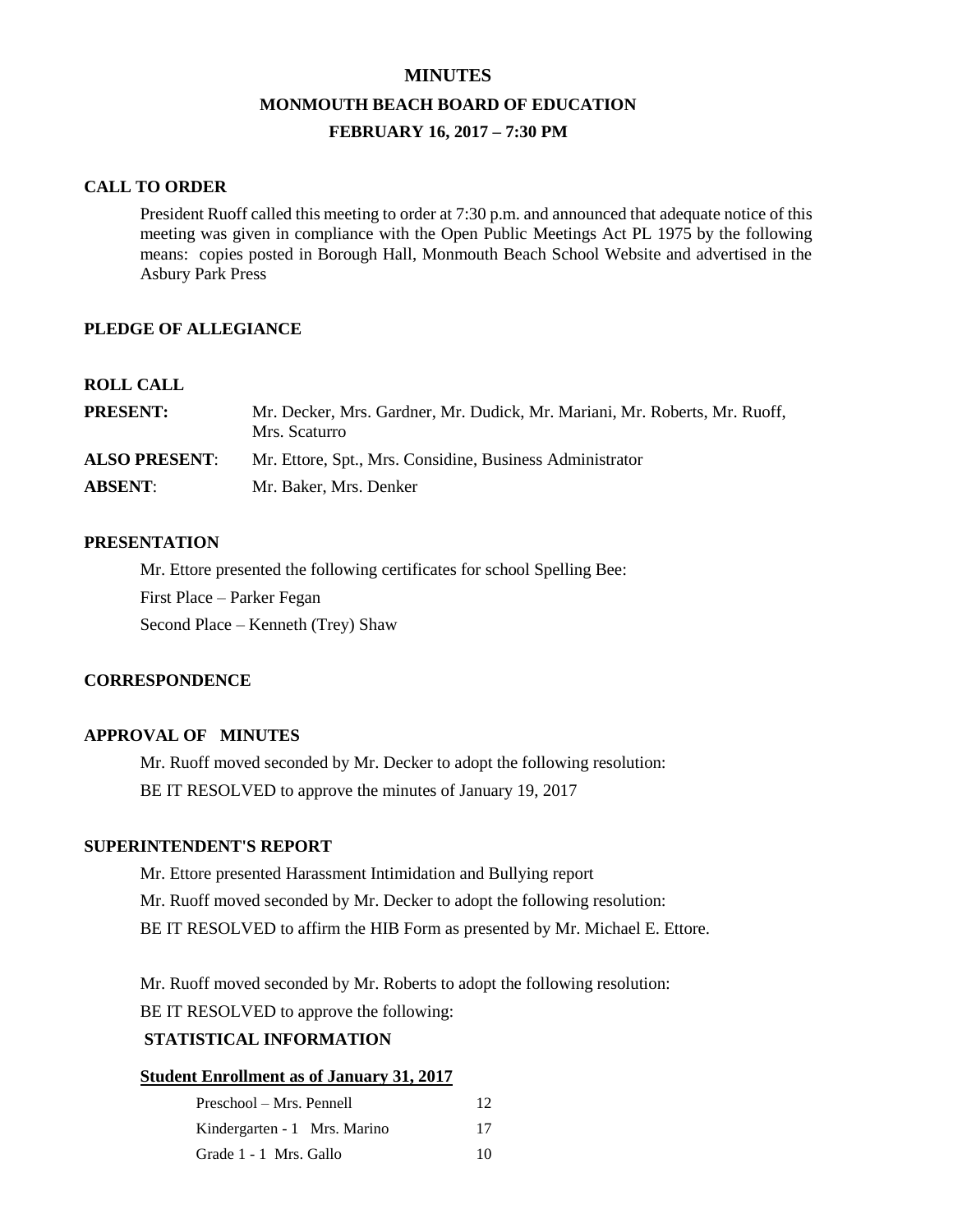| Grade 1 - 2 Mrs. Sheridan                |       | 10       |  |  |
|------------------------------------------|-------|----------|--|--|
| Grade 2 - 1 Mrs. Pietz                   |       | 08       |  |  |
| Grade 2 - 2 Ms. Poznak                   |       | 08       |  |  |
| Grade 3 - 1 Ms. Albert                   |       | 12       |  |  |
| Grade 3 - 2 Ms. O'Neill                  |       | 15       |  |  |
| Grade 4 - 1 Mrs. Brown                   |       | 13       |  |  |
| Grade 4 - 2 Mrs. Santry                  |       | 13       |  |  |
| Grade 5 - 1 Mrs. Vaccarelli              |       | 14       |  |  |
| Grade 5 - 2 Mr. Vastano                  |       | 14       |  |  |
| Grade 6 - 1 Mrs. Mahoney                 |       | 14       |  |  |
| Grade 6 - 2 Mrs. Silakowski              |       | 13       |  |  |
| Grade 7 - 1 Mrs. Sullivan                |       | 18       |  |  |
| Grade 7 - 2 Mr. Vincelli                 |       | 18       |  |  |
| Grade 8 - 1 Mrs. Maxcy                   |       | 15       |  |  |
| Grade 8 - 2 Mrs. McMahon                 |       | 15       |  |  |
|                                          | Total | 239      |  |  |
| Special Education (Out of District): 3   |       |          |  |  |
| One student in the following placements: |       |          |  |  |
| Oceanport Schools (2)                    |       |          |  |  |
| Harbor School (1)                        |       |          |  |  |
| <b>Student Attendance</b>                |       |          |  |  |
| September                                | 99%   | February |  |  |
| October                                  | 97%   | March    |  |  |
| November                                 | 95%   | April    |  |  |
| December                                 | 94.5% | May      |  |  |
| January                                  | 93%   | June     |  |  |
|                                          |       |          |  |  |
| <b>Staff Attendance</b>                  |       |          |  |  |
| September                                | 96.5% | February |  |  |
| October                                  | 99%   | March    |  |  |
| November                                 | 98.5% | April    |  |  |
| December                                 | 93.5% | May      |  |  |
| January                                  | 97%   | June     |  |  |

## Fire Drills

January 12, 2017 at 2:15 p.m.

February 8, 2017 at 1:25 p.m.

**Security Drill** 

Lockdown – January 30, 2017 at 10:20 a.m.

Shelter in Place – February 7, 2017 at 10:00 a.m.

Mr. Ruoff moved seconded by Mr. Roberts to adopt the following resolution:

BE IT RESOLVED to approve the Statement of Assurance Regarding the Use of Paraprofessional Staff for the 2016-2017.

## **PUBLIC DISCUSSION**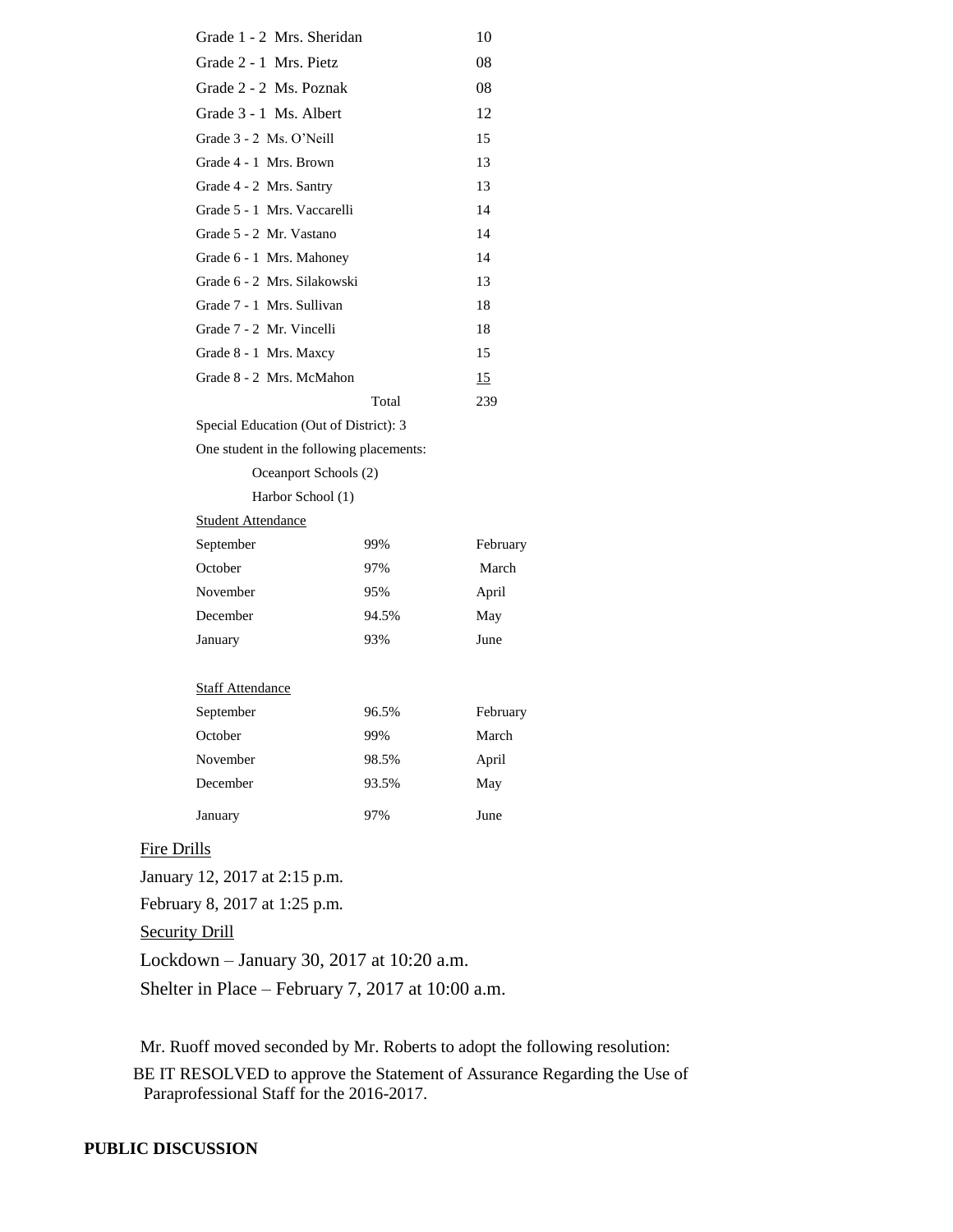In compliance with Open Public Meetings Act PL 1975, Chapter 10:4-12 subsection b, - A public body may exclude the public only from that portion of a meeting at which the public body discusses any matter involving the employment, appointment, termination of employment, terms and conditions of employment evaluation of the performance of promotion or discipline of any specific prospective public officer or employees or current public offer or employee employed or appointed by the public body, unless all the individual employees or appointees whose rights could be adversely affected request in writing that such matter or matters be discussed at a public meeting. As per Board Bylaws, 0167, public participation in Board Meetings, such remarks are to be limited to five minutes duration. The Board of Education, though affording the opportunity for members of the public to comment will not engage and/or make remarks concerning matters of student confidentiality and/or matters of personnel wherein employees of the District have not been given notice of the Board's intent to discuss their terms and conditions of employment. Members of the public are reminded that though they are afforded the opportunity to address the Board, they are not given license to violate the laws of slander. Comments made by members of the public that are not in keeping with the orderly conduct of a public meeting will be asked to yield the floor and if they fail to do so may be subject to charges under New Jersey statues associated with disruption of a public meeting.

There was no public present

## **PTO UPDATE**

The Book Fair begins next Friday

## **FINANCE**

Leo Decker, Chair David Baker, Steve Mariani, Chris Dudick

Mr. Decker moved seconded by Mr. Decker to adopt the following resolution:

BE IT RESOLVED to approve the following financial reports:

 Report of the Board Secretary – January 31, 2017 Cash Balances:

#### **January**

| Fund 10 |    | \$2,344,963.24 |  |
|---------|----|----------------|--|
| Fund 20 | S  | 5,712.97       |  |
| Fund 30 | \$ | 52,613.15      |  |
| Fund 40 | \$ |                |  |
| Fund 50 | \$ | 9.872.88       |  |
| Fund 60 | \$ | 42,381.84      |  |

- Reconciliation Report for January
- January Payroll
- February bill list in the amount of \$133,532.67
- Transfer Report

In accordance with the reports attached:

Pursuant to NJAC 6:l20-2.13(d), I certify as of January 31, 2017, no budgetary line item account has been over expended in violation of NJAC 6:20-22.13 (ad). I hereby certify that all of the above information is correct.

### Board Certification:

Pursuant to NJAC 6:20-2.3 (e), we certify that as of January 31, 2017 after review of the Secretary's Monthly Report and upon consultation with the appropriate district officials, that to the best of our knowledge, no major account or fund has been over expended in violation of NJAC 6:230-22.13(b) and that sufficient funds are available to meet the district's financial obligations for the remainder of the fiscal year.

**YES:** Mr. Decker, Mrs. Gardner, Mr. Dudick, Mr. Mariani, Mr. Roberts, Mr. Ruoff, Mrs. Scaturro

Mr. Decker moved seconded by Mr. Decker to adopt the following resolution: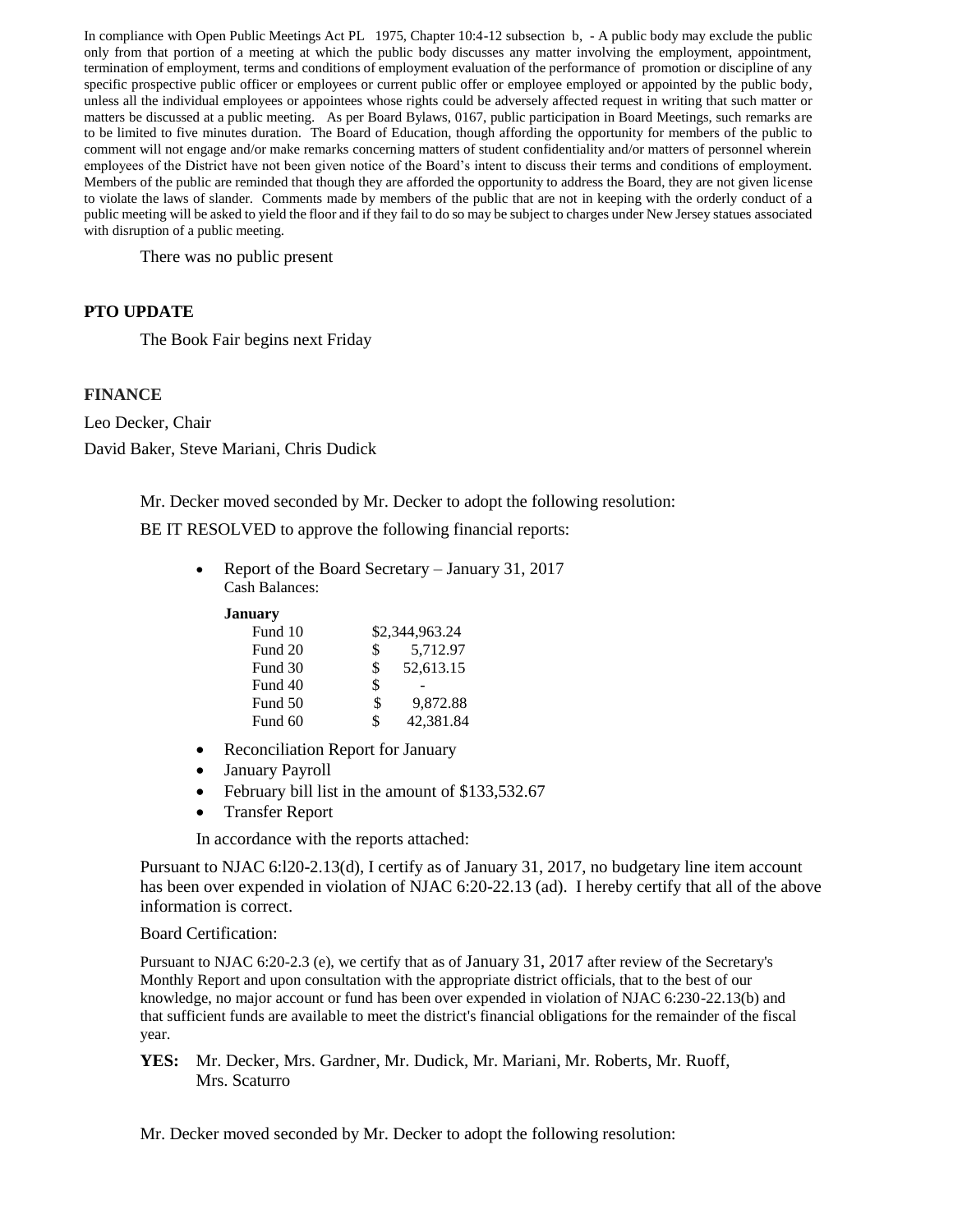BE IT RESOLVED to adopt the following resolution regarding Waiver of Requirements – Special Education Medicaid Initiative (SEMI) Program be approved:

Whereas, NJAC 6A:23A-5.3 provides that a school district may request a waiver of compliance with respect to the district's participation in the Special Education Medicaid Initiative (SEMI) Program for the 2017-18 school year, and

Whereas, the Monmouth Beach Board of Education desires to apply for this waiver due to the fact that it projects having fewer than 40 Medicaid eligible classified students for the 2016-17 budget year.

Now, Therefore Be It Resolved that the Monmouth Board of Education hereby authorizes the Chief School Administrator to submit to the Executive County Superintendent of Schools in the County of Monmouth an appropriate waiver of the requirements of NJAC 6A23A-5.3 for the 2017-18 school year.

Mr. Decker moved seconded by Mr. Decker to adopt the following resolution:

BE IT RESOLVED to approve Ron Gillaspie of Boyton and Boyton as Broker of Record for our insurance policies through New Jersey Schools Insurance Group

Mr. Decker moved seconded by Mr. Decker to adopt the following resolution:

BE IT RESOLVED to approve proposal from LEW Corporation to provide lead in water sampling and testing at a cost of \$2,221. (Estimated reimbursement from the State \$2,000)

**YES:** Mr. Decker, Mrs. Gardner, Mr. Dudick, Mr. Mariani, Mr. Roberts, Mr. Ruoff, Mrs. Scaturro

## **PERSONNEL**

Sandi Gardner Chair,

Kathy Denker, David Roberts, Kelly Scaturro

Mrs. Gardner moved seconded by Mr. Mariani to adopt the following resolution:

BE IT RESOLVED to approve Carol Costell and Patrick DelVecchio as substitute teachers for the 2016-2017 school year.

Mrs. Gardner moved seconded by Mrs. Scaturro to adopt the following resolution:

BE IT RESOLVED to approve Lisa Miyakawa as a home instructor through MOESC to provide 6 hours a week of Math and Science to student ID 910 for the period from 1/30/17 -2/22/17 at a rate of \$75.00.hr

**YES:** Mr. Decker, Mrs. Gardner, Mr. Dudick, Mr. Mariani, Mr. Roberts, Mr. Ruoff, Mrs. Scaturro

Mrs. Gardner moved seconded by Mrs. Roberts to adopt the following resolution:

BE IT RESOLVED to approve Richard Yelton as the MBS baseball coach for the Spring, 2017 baseball season per the Schedule B Extracurricular Guide 'Year 1' under the MB Teacher's Association Contract.

Mrs. Gardner moved seconded by Mrs. Scaturro to adopt the following resolution:

BE IT RESOLVED to approve Linda Stafford to attend Judy Freeman's Workshop on May 10, 2017 at a cost of \$209.00.

**YES:** Mr. Decker, Mrs. Gardner, Mr. Dudick, Mr. Mariani, Mr. Roberts, Mr. Ruoff, Mrs. Scaturro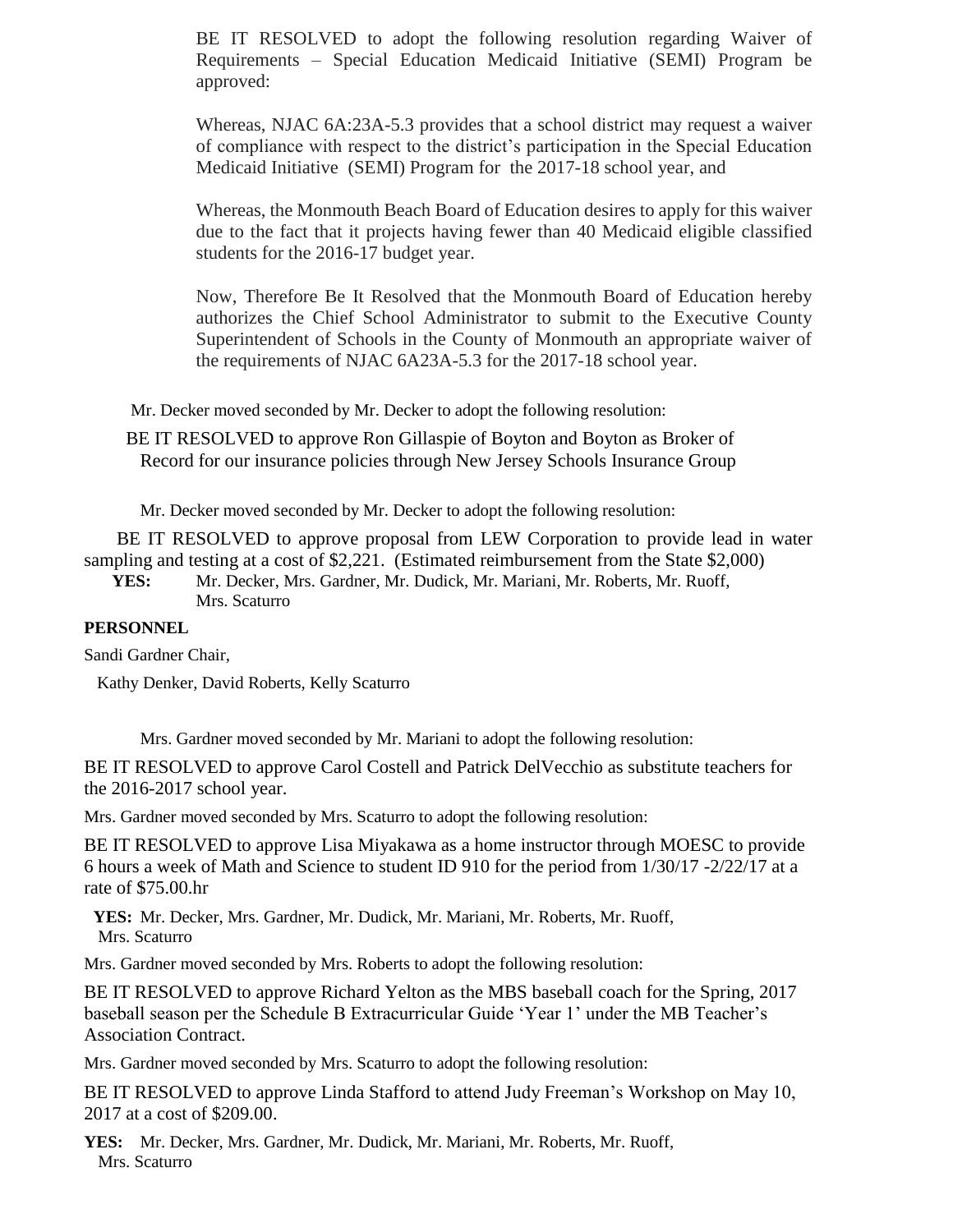Mrs. Gardner moved seconded by Mrs. Scaturro to adopt the following resolution:

BE IT RESOLVED to approve Cindy Zayko to attend the Association of Learning Consultants workshop on March 15, 2017 at a cost of \$25.00.

**YES:** Mr. Decker, Mrs. Gardner, Mr. Dudick, Mr. Mariani, Mr. Roberts, Mr. Ruoff, Mrs. Scaturro

Mrs. Gardner moved seconded by Mrs. Scaturro to adopt the following resolution:

BE IT RESOLVED to approve Emily Steeber to supervise the Student Council dance on March 17, 2017 in lieu of Jacki Fuchs (who was previously approved).

## **CURRICULUM AND INSTRUCTION**

Chair Kathleen Denker Kelly Scaturro, Sandi Gardner, David Roberts

Mrs. Scaturro moved seconded by Mr. Mariani to adopt the following resolution:

BE IT RESOLVED to approve the fifth grade class trip to the Intrepid on May 23, 2017 from 8 a.m. – 4 p.m.

Mrs. Scaturro moved seconded by Mr. Mariani to adopt the following resolution:

BE IT RESOLVED to approve the following changes for Monmouth Beach School District's Midyear Curriculum Writing/Revision previously approved at the January 19, 2017 Board meeting:

- Rescind curriculum writing/revisions for Grade 8 Mathematics for Jacki Fuchs at a cost of 8.3 hours @ \$50/hr.
- Revise curriculum writing/revisions for Grade 7 Mathematics from Katherine Bazley at a cost of 8.3 hours @ \$50/hr. to Katherine Bazley writing/revising Grade 7 General Pre-Algebra at a cost of 8.3 hours @ \$50/hr. and Jacki Fuchs to write/revise Grade 7 Pre-Algebra at a cost of 8.3 hours @ \$50/hr.

**YES:** Mr. Decker, Mrs. Gardner, Mr. Dudick, Mr. Mariani, Mr. Roberts, Mr. Ruoff, Mrs. Scaturro

## **BUILDING AND GROUNDS**

David Baker, Chair

Chris Dudick, Leo Decker, Steve Mariani

Mr. Mariani moved seconded by Mr. Decker to adopt the following resolution:

BE IT RESOLVED to approve the following Building Use Application Form:

- MB Teachers vs  $8<sup>th</sup>$  grade basketball game in the gym on March 10, 2017 from 3 p.m.  $-5$  p.m., Admission \$2, to benefit the  $8<sup>th</sup>$  grade Boston trip.
- PTO Book Fair on Friday, February 24 from 4 p.m. 7 p.m., Monday, February 27 and Tuesday, February 28 from 9 a.m. – 4 p.m. in the library.
- MB PBA vs  $8<sup>th</sup>$  game basketball game in the gym on March 21, 2017 from 6:30 p.m. – 8:30 p.m., Admission \$2 to benefit the  $8<sup>th</sup>$  grade Boston trip.
- Kathleen Britton DBA NJ Cursive Workshop on Wednesdays and Fridays, April 5 through May 12 from 2:50 p.m. – 4:50 p.m. in room 13 at a cost of \$300 per student for grades  $2 - 5$ .
- MB PTO Family Fun night, February 24, 2017 from 6 p.m.  $-9$  p.m. in the gym and back hallway for blow up movie night and concessions for grades  $K - 5$ .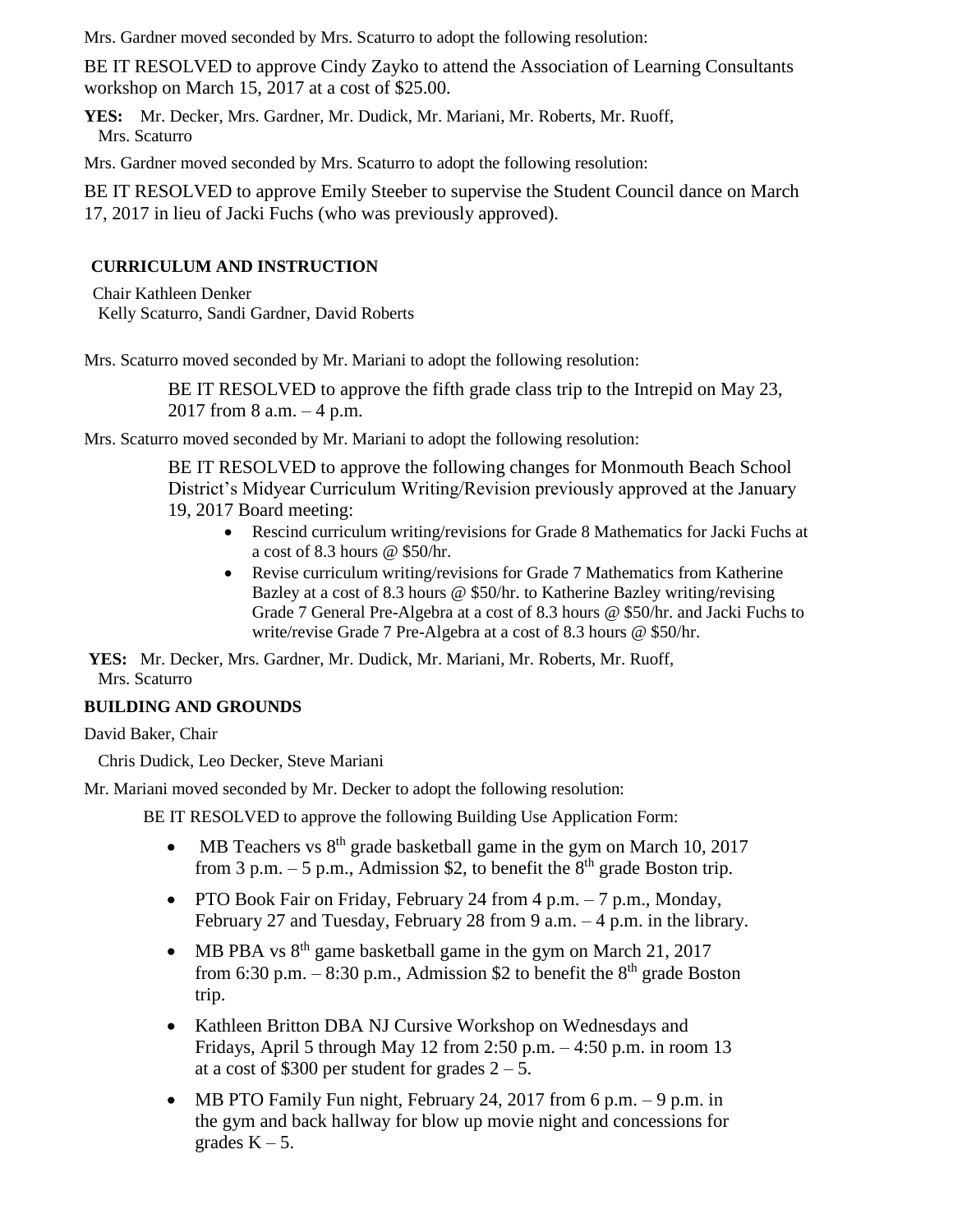• MB Student Council to host Welcome to Spring Bring a Friend Dance on March 17, 2017 from 7 p.m. – 9 p.m. for grades  $6 - 8$  at a cost of \$5 per student.

Mr. Mariani moved seconded by Mr. Decker to adopt the following resolution:

BE IT RESOLVED to approve the installation of a Little Free Library on school property as proposed by The Little Free Library Committee (Linda Stafford, Cindy Zayko, Mike Kammerer, and Greg Zwimmer) and in consultation with the Buildings and Grounds Committee. The Building and Grounds Committee will approve final design and layout.

# **POLICY**

Mr. Ruoff moved seconded by Mr. Decker to adopt the following resolution: BE IT RESOLVED to approve second reading on the following Policies and Regulations:

| 1510 $P & R$ | Americans with Disabilities Act (M) (Revised)                         |
|--------------|-----------------------------------------------------------------------|
| 2415.30 P    | Title I - Educational Stability for Children in Foster Care (M) (New) |
| 2418 P & R   | Section 504 of the Rehabilitation Act of 1973 -- Students (M) (New)   |
| 5116 P & R   | Education of Homeless Children (Revised)                              |
| 5330.04 P    | Administering an Opioid Antidote (New)                                |
| 8330 P & R   | Student Records (M) (Revised)                                         |

Mr. Ruoff moved seconded by Mr. Roberts to adopt the following resolution:

BE IT RESOLVED to approve revised Special Education Policies and Procedures in accordance with Part B of the IDEA and N.J.A.C. 6A:14-1.1 and N.J.A.C. 6A:14-1.2(b) and (c) and adopt and assure compliance with the following policies:

# **PART I POLICIES.**

Policy # 1 according to N.J.A.C. 6A:14-3.3. Policy # 2 according to N.J.A.C. 6A:14-3.3, 42 U.S.C. 11431 Policy # 3 according to N.J.A.C. 6A:14-2.5 and 3.4 Policy # 4 according to N.J.A.C. 6A-14-3.6 and 3.7 Policy # 5 according to N.J.A.C. 6A:14-4.2 Policy # 6 according to N.J.A.C. 6A:14-4.10 Policy # 7 according to N.J.A.C. 6A-14-2.1 and 2.2 Policy # 8 according to N.J.A.C. 6A:14 Policy # 9 according to N.J.A.C. 6A-14-3.3 and 3.7 Policy # 10 Full educational opportunity to all students with disabilities is provided Policy # 11 according to N.J.A.C. 6A-32-7 Policy # 12 according to N.J.A.C. 6A-14-6.1 and 6.2 Policy # 13 according to N.J.A.C. 6A:14-1.1 and 7.5(b)3

Policy # 14 according to N.J.A.C. 6A-14-1.2(b) 13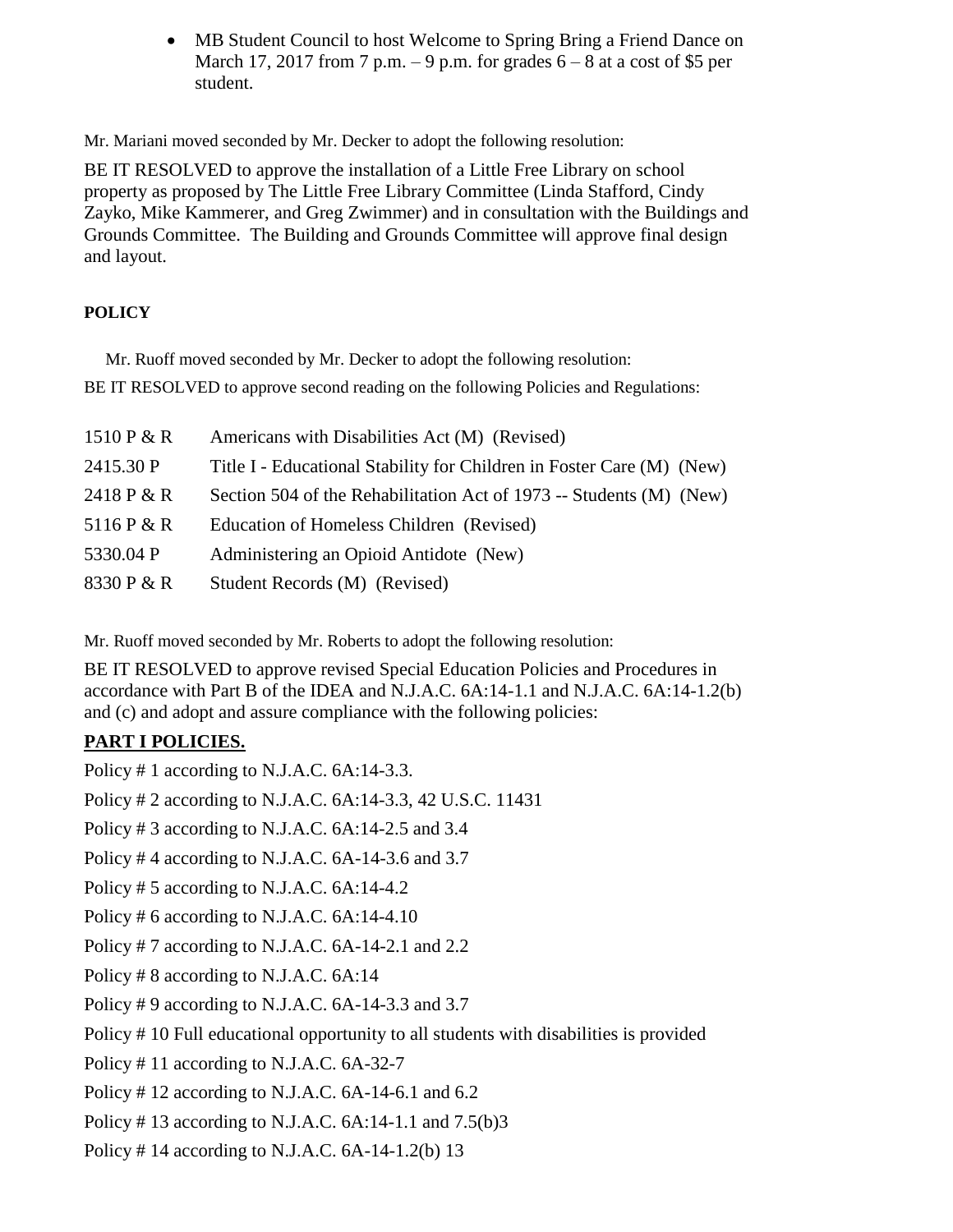Policy #15 according to N.J.A.C.  $6A:14-1.2(b)4$ 

Policy # 16 Instructional materials will be provided to blind or print-disabled students in a timely manner, consistent with a plan developed by the district.

Policy # 17 according to N.J.S.A. 30:4-25-10 and N.J.A.C. 6A-14-1.2(b) 17

Policy # 18 according to N.J.A.C. 6A:14-1.2(b) 18

Policy # 19 according to N.J.A.C.  $6A-14-4.5(d)$ 

Policy # 20 according to N.J.A.C.  $6A:14-3.7(c)4$ 

Policy # 21 according to N.J.S.A. 18A:40-5.1

# **PART II PROCEDURES**

Policy # 1 according to N.J.A.C. 6A:14-3.3

Policy # 2 according to N.J.A.C. 6A:14-3.3 and 42 U.S.C. 11431

Policy # 3 according to N.J.A.C. 6A:14-2.5 and 3.4

Policy # 4 according to N.J.A.C. 6A:14-3.6 and 3.7

Policy # 5 according to N.J.A.C. 6A:14-4.2

Policy # 6 according to N.J.A.C. 6A:14-4.10

Policy # 7 according to N.J.A.C. 6A:14-2.1 and 2.2

Policy # 8 A free, appropriate public education is available to all students with disabilities between the ages of three and 21, including students with disabilities who have been suspended and expelled from school.

Policy # 9 according to N.J.A.C. 6A-14-3.3(e) and N.J.A.C. 6A:14-3.7

Policy # 10 Full educational opportunity to all students with disabilities is provided.

Policy # 11 according to N.J.A.C. 6A:32-7

Policy # 12 according to N.J.A.C. 6A:14-6.1 and 6.2

Policy # 13 according to N.J.A.C. 6A:14-1.1(d) and 6A:14-7.5(b)3

Policy #14 according to N.J.A.C.  $6A:12-1.2(b)13$ 

Policy # 15 according to N.J.A.C.  $6A:14-1.2(b)14$ 

Policy # 16 Instructional materials will be provided to blind or print-disabled students in a timely manner.

Policy # 17 according to N.J.S.A. 30:4-25.10 and N.J.A.C. 6A:14-1.2(b)17

Policy # 18 according to N.J.A.C. 6A:14

Policy # 19 according to N.J.A.C. 6A:14-4.5(d)

Policy # 20 according to N.J.A.C. 6A:14-3.7(c)4

Policy # 21 according to N.J.S.A. 18A:40-5.1

# **GENERAL ITEMS**

Future meeting dates:

• Thursday, March 16, 2017 at 7:30 p.m.

Mr. Ruoff moved seconded by Mr. Gardner to adopt the following resolution:

BE IT RESOLVED to approve the following 2017 baseball schedule: